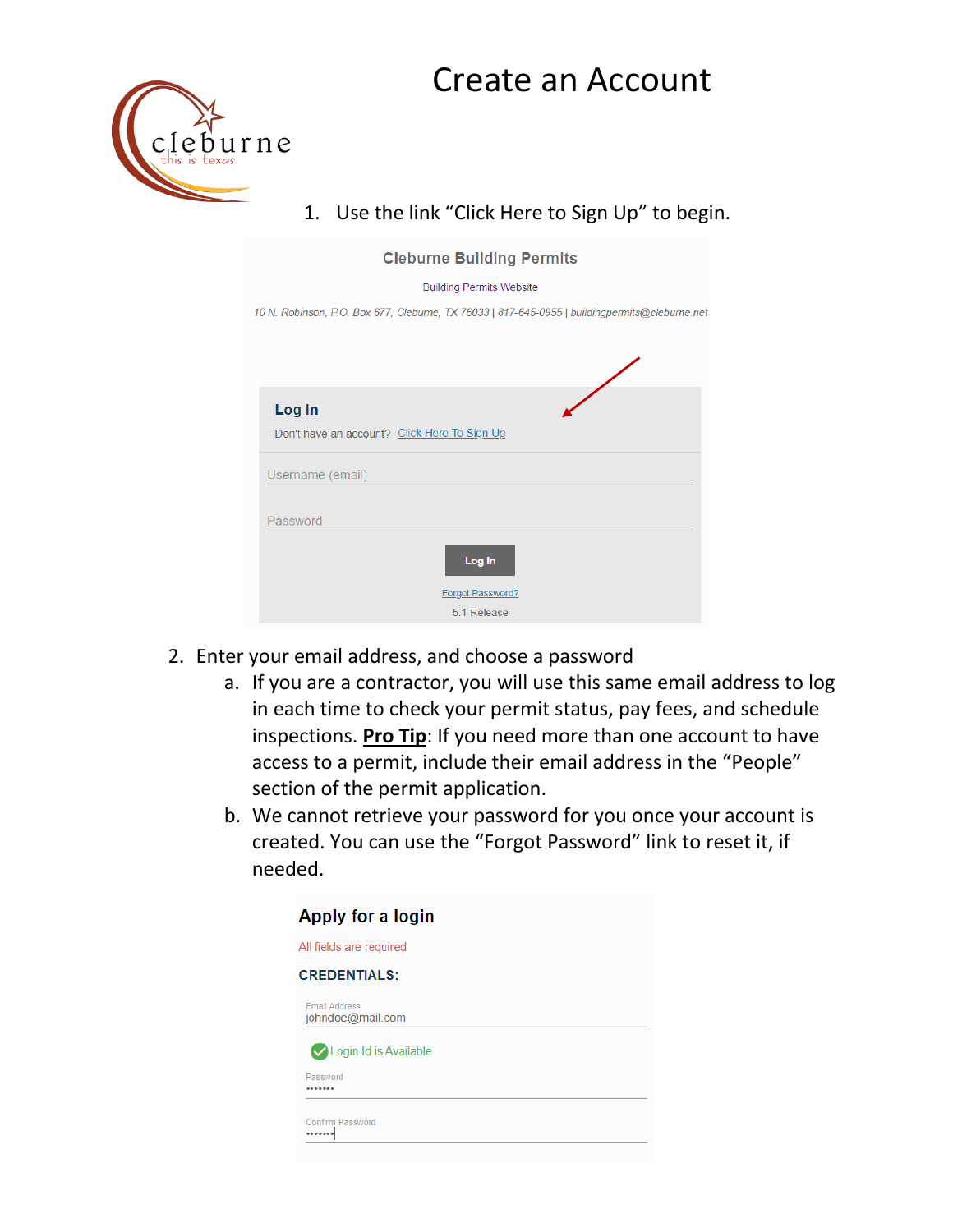3. Enter your Contact Information. The information in these fields can be automatically filled in on your permit applications, so complete these fields as much as possible to make applying for a permit more efficient.

| <b>First Name</b><br><b>John</b> | Last Name<br>Doe          |              |  |
|----------------------------------|---------------------------|--------------|--|
| Address<br>10 N. Robinson St     |                           |              |  |
| City<br>Cleburne                 | <b>State</b><br><b>TX</b> | Zip<br>76033 |  |
| Home Phone<br>817-645-0955       | Mobile Phone              | 817-867-5309 |  |

4. Make sure you click the box for "I am applying for Building Permits" only. Selecting any other boxes will allow unrelated options to be available to you, and could cause some confusion.

| Please verify the following:            |  |
|-----------------------------------------|--|
| $\Box$ I am applying for Health Permits |  |
| I am applying for Building Permits      |  |

- 5. Click "Register". The next screen will inform you that you will receive an email to verify your email address.
- 6. Check your email for the verification message. Again, there may be multiple options for different kinds of permits here. Make sure to click on the link to activate your building permits account.

Your Permit Online Portal Registration is Almost Complete Inbox x